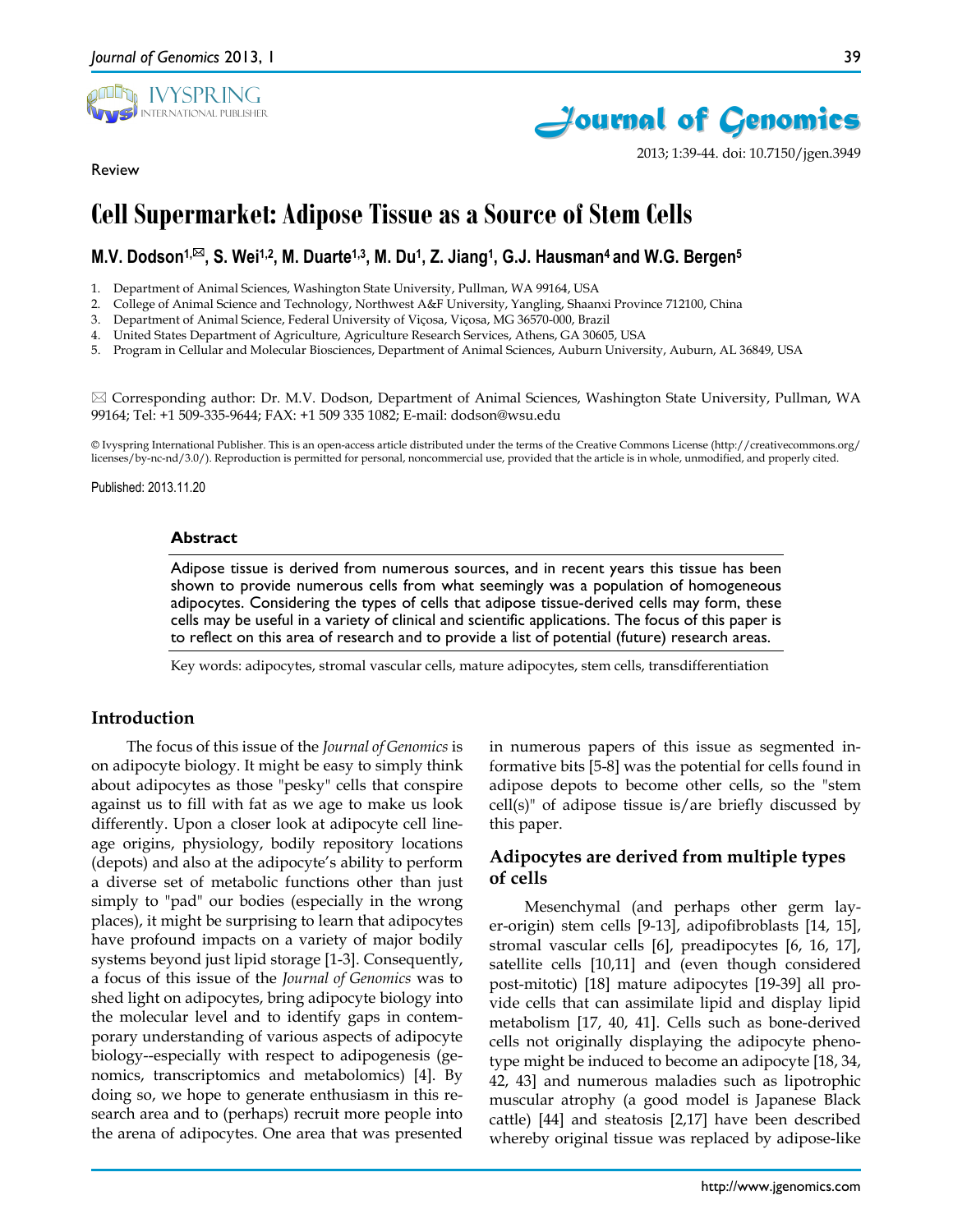cells perhaps regulated via intercellular signals/cross talk between muscle and adipose tissue/cells [45]. This results in cells losing their original function while maintaining original tissue size and structure [46].

**Embryonic development.** In a similar manner to the development of skeletal muscle in utero, it seems likely that embryonic adipogenesis may involve numerous populations of stem cells [13]. Since the proportions of embryonic/fetal stem cells for the production of adipocytes may be altered [13], it would be of interest to determine if the same relative proportional changes observed during in utero development are maintained throughout postnatal growth. Enhanced understanding here might point to means for augmenting specific populations of "desired" adipocyte-like cells to the exclusion of others [1, 13, 41].

**Postnatal development and growth.** The choice of a particular type of adipocyte-like cell to identify putative markers of cell physiology transitions from proliferative cells into cells that are conducting lipid metabolism needs to be carefully scrutinized and weighed [10, 40]. Indeed, sorting out the subpopulations of cells within adipose depots will allow more a discrete definition of such pathways, while allowing a determination of how "flexible" the population might be for other applications [17, 41, 47]. Inclusion of different sizes of mature adipocytes [48, 49], or their dedifferentiated progeny cells [47] in many of these

types of studies will help define whether differentiation really exists, as traditionally defined, or whether we will need to reassess adipogenesis from all sides [12, 29, 40]. In addition there may be species dependent functional characteristics that could impact such studies. For example adipocytes in avian adipose tissues do not exhibit de novo fatty acid synthesis while de novo fatty acid synthesis may occur at high rates in mammalian adipose depots [50].

# **Cells from adipose tissue may form other types of cells**

The work of Prunet-Marcassus et al. (rodent cells, [51]) and Planat-Bernard et al. (human cells, [52]) first suggested that adipose tissue contains a number of progenitor cells of several cell phenotypes. Most remarkably, these authors demonstrated that adipose tissue cells can give rise to adipocytes, osteoblasts, myoblasts, endothelial cells, and hematopoietic cells among other phenotypes [51]. This has raised numerous speculative biological questions. For example, is the cellularity of cells that form what appear to be lipid-filled adipocytes, as well as the mature adipocytes that might lose lipid and become proliferative-competent progeny cells, phenotypically "flexible?" Also, are isolated adipose-derived cells capable of forming many (other) types of cells?



**Figure 1**. Ability of different types of cells to form adipocytes.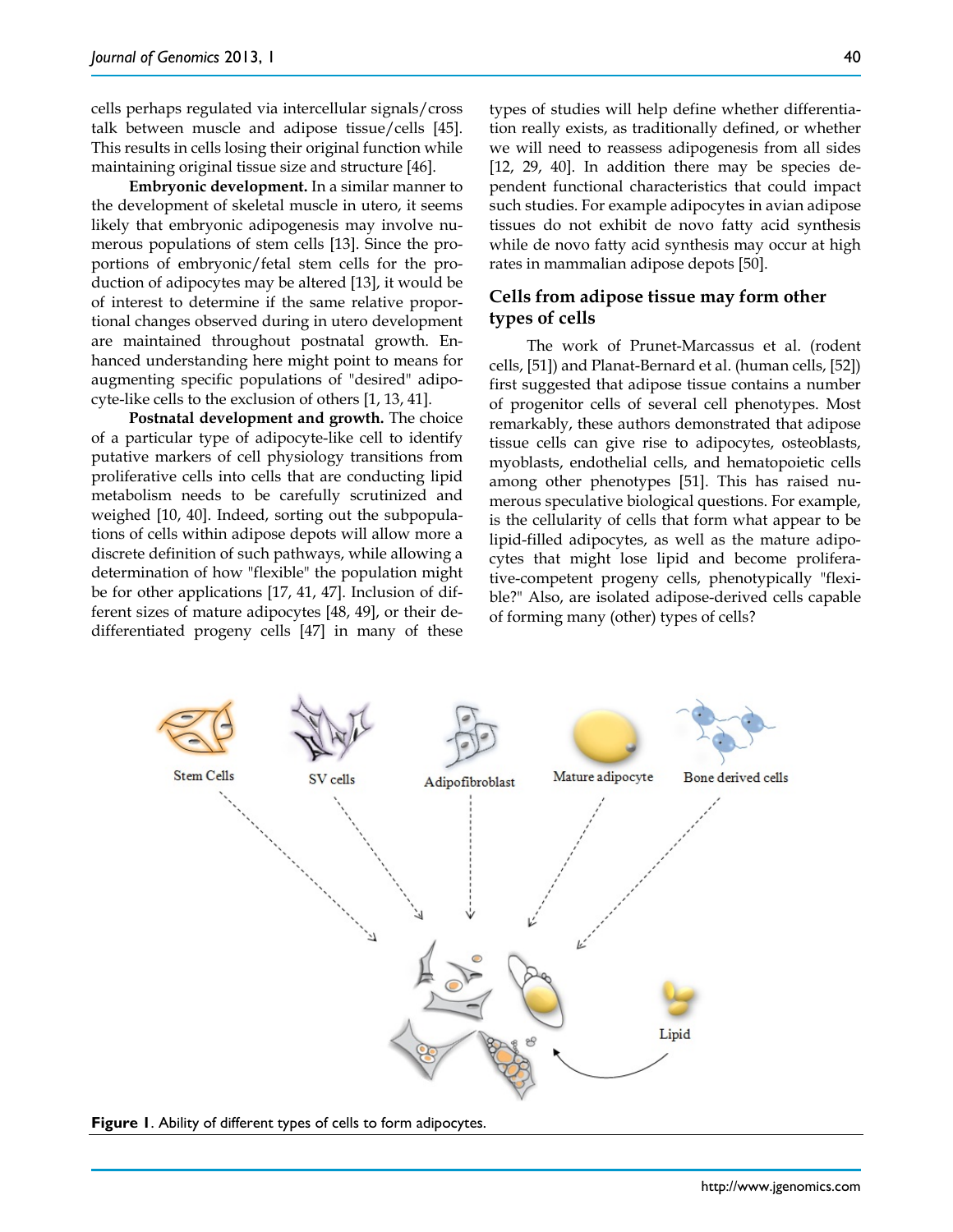

**Figure 2**. Postnatal adipogenesis and mutilineage potential of adipose tissue. In postnatal adipose tissue (1), mesodermal cells (2), stromal vascular cells (3), mature adipocytes (4) and progeny cells (5) are all involved in the adipogenesis process. Stromal vascular cells (3) are a mixed population, which contain preadipocytes, fibroblasts, endothelial cells, blood cells, macrophages or mesenchymal cells, etc. Traditional adipogenesis refers that, under signal regulation, stromal vascular cells or mesodermal cells could differentiate into round mature adipocytes (4). However, recent studies have showed that mature adipocytes could dedifferentiate into progeny cells (5) and these cells would redifferentiate into mature adipocytes under the proper situation. Mesodermal cells, stromal vascular cells and progeny cells are somewhat similar. Under certain conditions, these cells all have the ability to proliferate and could differentiate into many types of cells [such as adipocytes (6), osteoblasts (7), myoblasts (8), endothelial cells (9) and other types of cells (10)], eventually developing into fat, bone, muscle, endothelial, and other possible tissues.

Numerous studies have already provided evidence to address these questions, and adipocyte-derived cells from numerous sources appear capable of forming many other types of cells [5, 6, 10-12, 17, 26, 30, 33, 41, 48, 53-59]. Moreover, in general it has been estimated that adipose tissue may provide numerically higher amounts of stem cells [60] for use in a variety of applications than any other stem cell source of the body [26, 47, 61, 62]. Also, the phenotype of adipose tissue-derived cell populations distinguishes adipose tissue depots from one another [51]. Collectively, cells derived from adipocyte populations may serve as a smorgasbord of progeny cells for biotechnology, tissue engineering, surgery, direct tissue repair (regenerative medicine), and thus serve as a cell supermarket [10, 12, 26, 37, 46, 53, 59-61, 63-67].

The choice of species for the most promising model to study certain aspects of adipogenesis and trans/dedifferentiation by individual workers is likely highly dependent on the animal resources of an institution. The availability of multiple species, in particular farm animals, would offer potentially a

highly diverse/smorgasbord sources of cells. While such species (in addition to rodent and cell lines) are generally available at institutions with agricultural and veterinary colleges, such an approach may not be realistic for mainstream biomedical research centers. Here the principal cell resources and infrastructure may only accommodate rodent tissues, human tissues and cell lines. It would also appear that for commercial application, adipose tissue related cells from farm species would for the foreseeable future be available only as primary cells. In additions strategies and means would have to be developed for rapid distribution of harvested cells. Unfortunately unless there are overriding experimental model advantages for use of farm animal cells, the majority of workers in this field would continue to use rodent tissues, cell lines and available human adipose sources. Most likely if the majority of the work alluded to here would be done with rodents, then most of potential funding then would also be focused on these species. This then will place the institutions with extensive animal resources, including farm animals at a strategic disad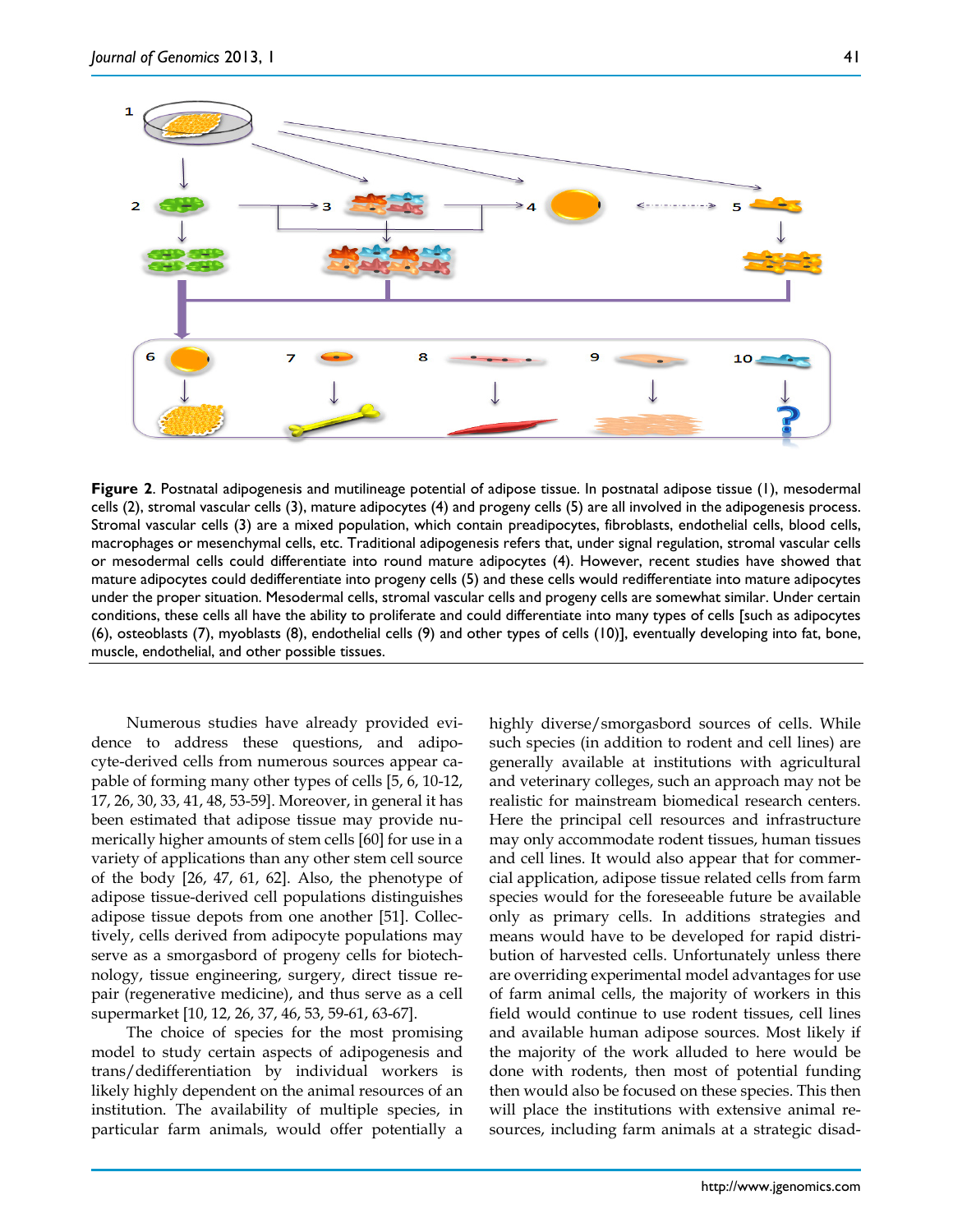vantage to pursue this line of research from a comparative perspective.

## **Immediate studies for the future**

1. The quantitative rate and extent (success) of cells derived from adipose depots to become transformed into other types of cells must be examined more closely. Not only is it important to determine if the cells can transdifferentiate, but whether there exist populations of these cells, whose proportions might be increased/decreased with lifestyle choices such as type of diet, amount of energy intake and level of exercise. In this respect, identification of the regulatory mechanism(s) involved in transdifferentiation is essential for understanding the cell physiology involved [26].

2. Are some adipocyte subpopulations more capable of serving different and useful roles? For example, research data are presently not available to predict what type of transdifferentiated adipocyte-like cells (and regulators) would be most beneficial to aid bone repair in a clinical setting versus a different set of cells and regulators which would be more advantageous to applications such as cosmetic surgery.

3. Future studies dealing strictly with cells derived from adipose tissues to be used in clinical settings need to consider variables such as: a) species and location of adipose depots from which such cells are to be derived, b) a clear delineation of representatives of all populations of potential stem cells that may be isolated (if possible) from given adipose depots, c) characterization of transdifferentiation potentials (endogenous or artificially induced) of harvested cells and d) establish whether heterogeneous cells arising originally from adipose depots may be reprogrammed into lipid-assimilating adipocyte-like cells

4. Considerable number of studies with human adipose tissue stromal/stem cell clearly demonstrated the nature and function of adipose tissue stromal/stem cell progenitors (ADSC) of vascular entities like endothelial, perivascular and smooth muscle cells involved in angiogenesis and vasculogenesis. A novel vascular stem cell (VSC) theory proposes that ADSC are a mixed population of VSC with differential potential proportional to the angiogenic potential of the vasculature [68]. The differential potential of VSC can range considerably in a continuous as opposed to a discrete fashion and can include vascular smooth cells, endothelial cells and adipocytes [68]. ADSC are likely VSC at various stages of differentiation toward becoming smooth muscle and endothelial cells. At earlier stages of differentiation VSC can also differentiate in situ into host tissue-specific cell types such as

adipocytes in their native tissue. Finally, depending on its differentiation potential at the time of isolation from the host tissue, an individual VSC may be induced to differentiate into additional cell types such as osteoblasts and chondrocytes. Therefore, ADSC may exist in adipose tissue as a mixed population of VSC as opposed to strictly as adipocyte stem cells. These emerging realities of cellular heterogeneity (pluripotent vs. committed cells for example), differentiation and trans/de-differentiation potential need further investigation.

### **Summary**

The general characteristics of stem cell development to committed and finally differentiated cells have been described. Presently we are focusing on the potential of adipose tissues as a source of stem and other recommitted cells for further study and future clinical applications. Unfortunately the extent of our understanding of stem cell biology is still too limited to envision how a rich source of such cells (as adipose tissue) may be utilized in therapeutic programs in future clinical settings.

### **Conflict of Interest**

The authors have declared that no conflict of interest exists.

### **References**

- 1. Dodson MV, Mir PS, Hausman GJ, Guan LL, Du M, Jiang Z, Fernyhough ME, Bergen WG. Obesity, metabolic syndrome and adipocytes. J Lipids. 2011; 2011:721686
- 2. Dodson MV, Hausman GJ. Metabolic syndromes: Resolving a malady that involves numerous tissues, cells, regulators and regulatory pathways. J Metabol Syndro. 2011; 1: 1.
- 3. Majka SM, Barak Y, Klemm DJ. Concise review: Adipocyte origins: Weighing the possibilities. Stem Cells. 2011; 29: 1034-1040.
- 4. Basu U, Guan LL, Taniguchi M, Zhao Y, Dodson MV. Application of 'omics" Technologies on improvement of meat quality. In: Haugen S, Meijer S, ed. Nutritional biochemistry: Genomics, metabolomics and food supply. New York: Nova Science Publishers; 2009: 165-194.
- 5. Dodson MV, Jiang Z, Du M, Hausman GJ. Adipogenesis: It is not just lipid that comprises adipose tissue. J Genomics. 2013; 1: 1-4.
- 6. Hausman GJ, Dodson MV. Stromal vascular cells and adipogenesis: Cells within adipose depots regulate adipogenesis. J Genomics 2013, 1: 56-66.
- 7. Wei S, Duarte M, Zan L, Du M, Jiang Z, Guan LL, Chen J, Hausman GJ, Dodson MV. Cellular and molecular implications of mature adipocyte dedifferentiation. J Genomics. 2013; 1: 5-12.
- 8. Xu Y, Zhu MJ, Dodson MV, Du M. Developmental programming of fetal skeletal muscle and adipose tissue development. J Genomics. 2013; 1: 29-38.
- 9. Billon N, Monteiro MC, Dani C. Developmental origin of adipocytes: New insights into a pending question. Biol Cell. 2008; 100: 563-575.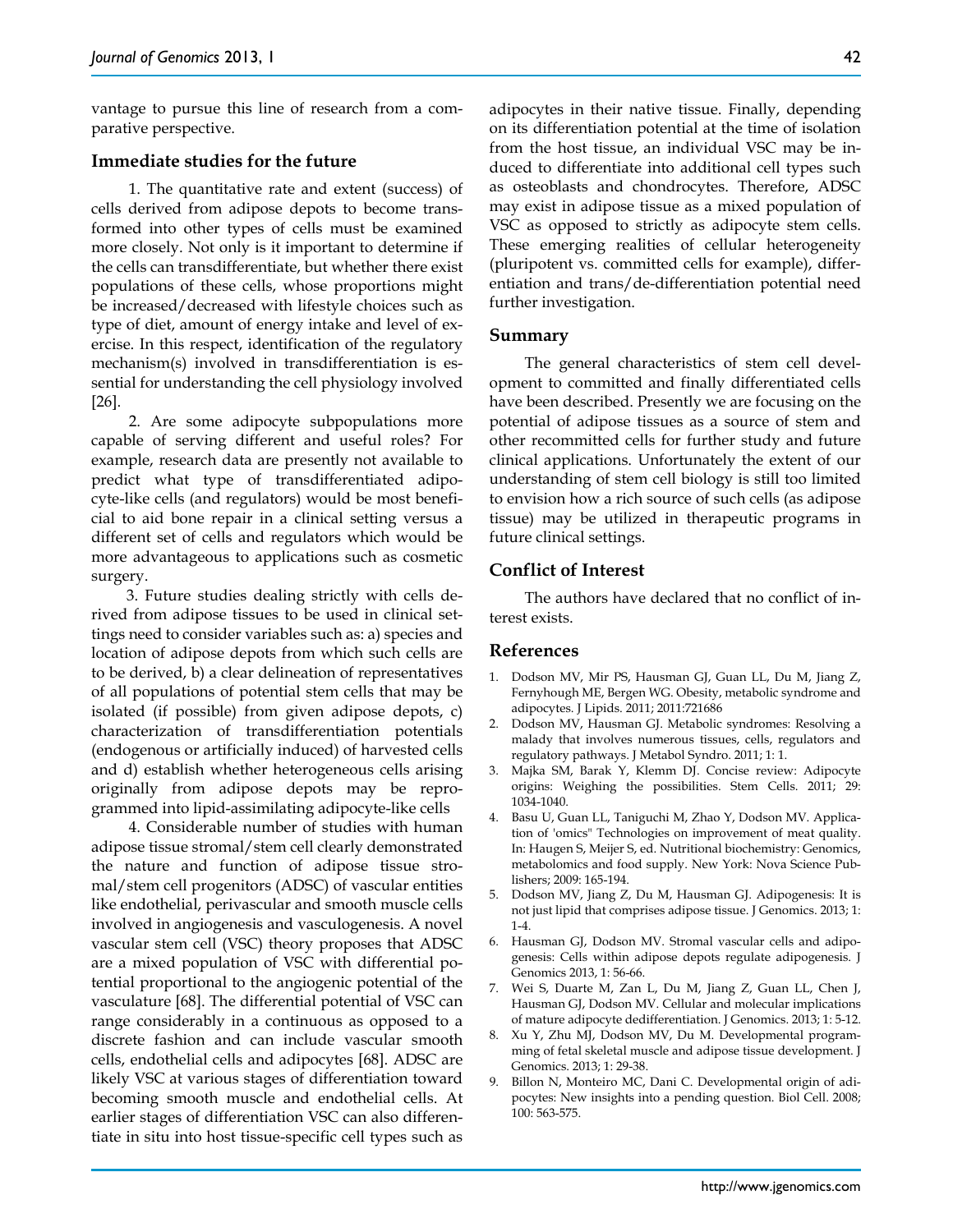- 10. Dodson MV, Du M, Velleman SG, Rhoads RP, McFarland DC, Fernyhough ME, Jiang Z, Hausman GJ. Skeletal muscle stem cells from animals II: Manipulation of skeletal muscle stem cells to effect a leaner body composition. Int J Biol Sci. submitted.
- 11. Dodson, MV, Hausman GJ, Guan LL, Du M, Rasmussen TP, Poulos SP, Mir P, Bergen WG, Fernyhough ME, McFarland DC, Rhoads RP, Soret B, Reecy JM, Velleman SG, Jiang Z. Skeletal muscle stem cells from animals I. Basic cell biology. Int J Biol Sci. 2010; 6: 465-474.
- 12. Du M, Dodson MV. Advanced techniques to enhance marbling in meat. Control of Meat Quality (Joo S, ed). 2011;: 105-115.
- 13. Du M, Tong J, Zhao J, Underwood KR, Zhu M, Ford SP, Nathanielsz PW. Fetal programming of skeletal muscle development in ruminant animals. J Anim Sci. 2010; 88: E51-E60.
- 14. Vierck JL, McNamara JP, Dodson MV. Proliferation and differentiation of progeny of ovine unilocular fat cells (adipofibroblasts). In Vitro Cell Dev Biol Anim. 1996; 32: 564-572.
- 15. Vierck JL, McNamara JP, Dodson MV. Two alternative procedures to isolate adipofibroblasts from sheep skeletal muscle. Meth Cell Sci. 1996; 18: 309-314.
- 16. Hausman GJ, Campion DR, Martin RJ. Search for the adipocyte precursor cell and factors that promote its differentiation. J Lipid Res. 1980; 21: 657-670.
- 17. Hausman GJ, Dodson MV, Ajuwon K, Azain M, Barnes K, Guan LL, Jiang Z, Poulos SP, Sainz RD, Smith S, Spurlock M, Novakofski J, Fernyhough ME, Bergen WG. Board invited re-view: The biology and regulation of preadipocytes and adipocytes in meat animals. J Anim Sci. 2009; 87: 1218-1246.
- 18. Park KW, Halperin DS, Tontonoz P. Before they were fat: Adipocyte progenitors. Cell Metab. 2008; 8: 454-457.
- 19. Adebonojo FO. Studies on human adipose cells in culture: relation of cell size and cell multiplication to donor age. Yale J Biol Med. 1975; 48: 9-16.
- 20. Adebonojo FO. Monolayer cultures of disaggregated human adipocytes. In Vitro. 1975; 11: 50-54.
- 21. Chen J, Guridi M, Fernyhough ME, Jiang Z, Guan LL, Hausman GJ, Dodson MV. Initial differences in lipid processing leading to pig- and beef-derived mature adipocyte dedifferentiation. Basic Appl Myol. 2009; 19: 243-246.
- 22. Chen J, Guridi M, Fernyhough ME, Jiang Z, Guan L, Hausman GJ, Dodson MV. Clonal Mature Adipocyte Production of Proliferative-competent Daughter Cells Requires Lipid Export Prior to Cell Division. Int J Stem Cells. 2009; 2: 76-79.
- 23. Chen J, Dodson MV, Jiang Z. Cellular and molecular comparison of redifferentiation of intramuscular- and visceral-adipocyte derived progeny cells. Int J Biol Sci. 2010; 6: 80-88.
- 24. Dodson MV, Hausman GJ, Guan LL, Du M, Jiang Z. Potential impact of mature adipocyte dedifferentiation in terms of cell numbers. Int J Stem Cells. 2011; 4: 76-78.
- 25. Dodson MV, Fernyhough ME, Vierck JL, Hausman GJ. Adipocytes may not be a terminally differentiated cell type: Implications for animal production. Anim Sci. 2005; 80:239-240.
- 26. Fernyhough ME, Hausman GJ, Guan LL, Okine E, Moore SS, Dodson MV. Mature adipocytes may be a source of stem cells for tissue engineering. Biochem Biophys Res Commun. 2008; 368: 455-457.
- 27. Fernyhough ME, Helterline DI, Vierck JL, Hausman GJ, Hill RA, Dodson MV. Dedifferentiation of mature adipocytes to form adipofibroblasts: More than a possibility. Adipocytes. 2005; 1: 17-24.
- 28. Fernyhough ME, Bucci L, Hausman GJ, Antonio J, Vierck JL, Dodson MV. Gaining a Solid Grip on Adipogenesis. Tissue Cell. 2005; 37: 335-338.
- 29. Fernyhough ME, Vierck JL, Hausman GJ, Mir PS, Okine EK, Dodson MV. Primary adipocyte culture: adipocyte purification methods may lead to a new understanding of adipose tissue growth and development. Cytotechnology. 2004; 46: 163-172.
- 30. Matsumoto T, Kano K, Kondo D, Fukuda N, Iribe Y, Tanaka N, Matsubara Y, Sakuma T, Satomi A, Otaki M, Ryu J, Mugishima H. Mature adipocyte-derived dedifferentiated fat cells exhibit multilineage potential. J Cell Physiol. 2008; 215: 210-222.
- 31. Nobusue H, Endo T, Kano K. Establishment of a preadipocyte cell line derived from mature adipocytes of GFP transgenic mice and formation of adipose tissue. Cell Tissue Res. 2008; 332: 435-446.
- 32. Ono H, Oki Y, Bono H, Kano K. Gene expression profiling in multipotent DFAT cells derived from mature adipocytes. Biochem Biophys Res Commun. 2011; 407: 562-567.
- 33. Shen J, Sugawara A, Yamashita J, Ogura H, Sato S. Dedifferentiatiated fat cells: and alternative source of adult multipotent cells from the adipose tissues. Int J Oral Sci. 2011; 3: 117-124.
- 34. Shigematsu M, Watanabe H, Sugihara H. Proliferation and differentiation of unilocular fat cells in the bone marrow. Cell Struct Funct. 1999; 24: 89-100.
- 35. Sugihara H, Yonemitsu N, Miyabara S, Toda S. Proliferation of unilocular fat cells in the primary culture. J Lipid Res. 1987; 28: 1038-1045.
- 36. Sugihara H, Funatsumaru S, Yonemitsu N, Miyabara S, Toda S, Hikichi Y. A simple culture method of fat cells from mature fat tissue fragments. J Lipid Res. 1989; 30: 1987-1995.
- 37. Tholpady SS, Aojanepong C, Llull R, Jeong JH, Mason AC, Futrell JW, Ogle RC, Katz AJ. The cellular plasticity of human adipocytes. Ann Plast Surg. 2005; 54: 651-666.
- 38. Yagi K, Kondo D, Okazaki Y, Kano K. A novel preadipocyte cell line established from mouse adult mature adipocytes. Biochem Biophys Res Commun. 2004; 321: 967-974.
- 39. Zhang HH, Kumar S, Barnett AH, Eggo MC. Ceiling culture of mature human adipocytes: use in studies of adipocyte functions. J Endocrinol. 2000; 164: 119-228.
- 40. Poulos SP, Dodson MV, Hausman GJ. Cell line models for differentiation: preadipocytes and adipocytes. Exp Biol Med. 2010; 235: 1185-1193.
- 41. Dodson, MV, Hausman GJ, Guan LL, Du M, Rasmussen TP, Poulos SP, Mir P, Bergen WG, Fernyhough ME, McFarland DC, Rhoads RP, Soret B, Reecy JM, Velleman SG,Jiang Z. Lipid metabolism, adipocyte depot physiology and utilization of meat animals as experimental models for metabolic research. Int J Biol Sci. 2010; 6: 682-690.
- 42. Park, SR, Oreffo ROC, Triffitt JT. Interconversion potential of cloned human marrow adipocytes in vitro. Bone. 1999; 24: 549-554.
- 43. Zeng L, Rahrmann E, Hu Q, Lund T, Sandquist L, Felten M, O'Brien TD, Zhang J, Verfaillie C. Multipotent adult progenitor cells from swine bone marrow. Stem Cells. 2006; 24: 2355-2366.
- 44. Ohsaki H, Sawa T, Sasazaki S, Kano K, Taniguchi M, Mukai F, Mannen H. Steroyl-CoA desaturase mRNA expression during bovine adipocyte differentiation in primary culture derived from Japanese Black and Holstein cattle. Biochem Physiol A Mol Integr Physiol. 2007; 148: 629-634.
- 45. Kokta T, Dodson MV, Gertler A, Hill RA. Intercellular signaling between adipose tissue and muscle tissue. Domest Anim Endocrinol. 2004; 27: 303-331.
- 46. Monlux WS, Monlux AW. Atlas of Meat Inspection Pathology; USDA Agriculture Handbook No.367. US:USDA. 1972: 153-155.
- 47. Dodson MV, Fernyhough M. Mature adipocytes: Are there still novel things that we can learn from them? Tissue Cell. 2008; 40: 307-308.
- 48. Cianzio DS, Topel DG, Whitehurst GB, Beitz DC, Self HL. Adipose tissue growth and cellularity: Changes in bovine adipocyte size and number. J Anim Sci. 1985; 60: 970-976.
- 49. Whitehurst GB, Beitz DC, Cianzio D, Topel DG, Johnson DC. Examination of a lognormal distribution equation for describing distributions of diameters of bovine adipocytes. J Anim Sci. 1981; 53: 1236-1245.